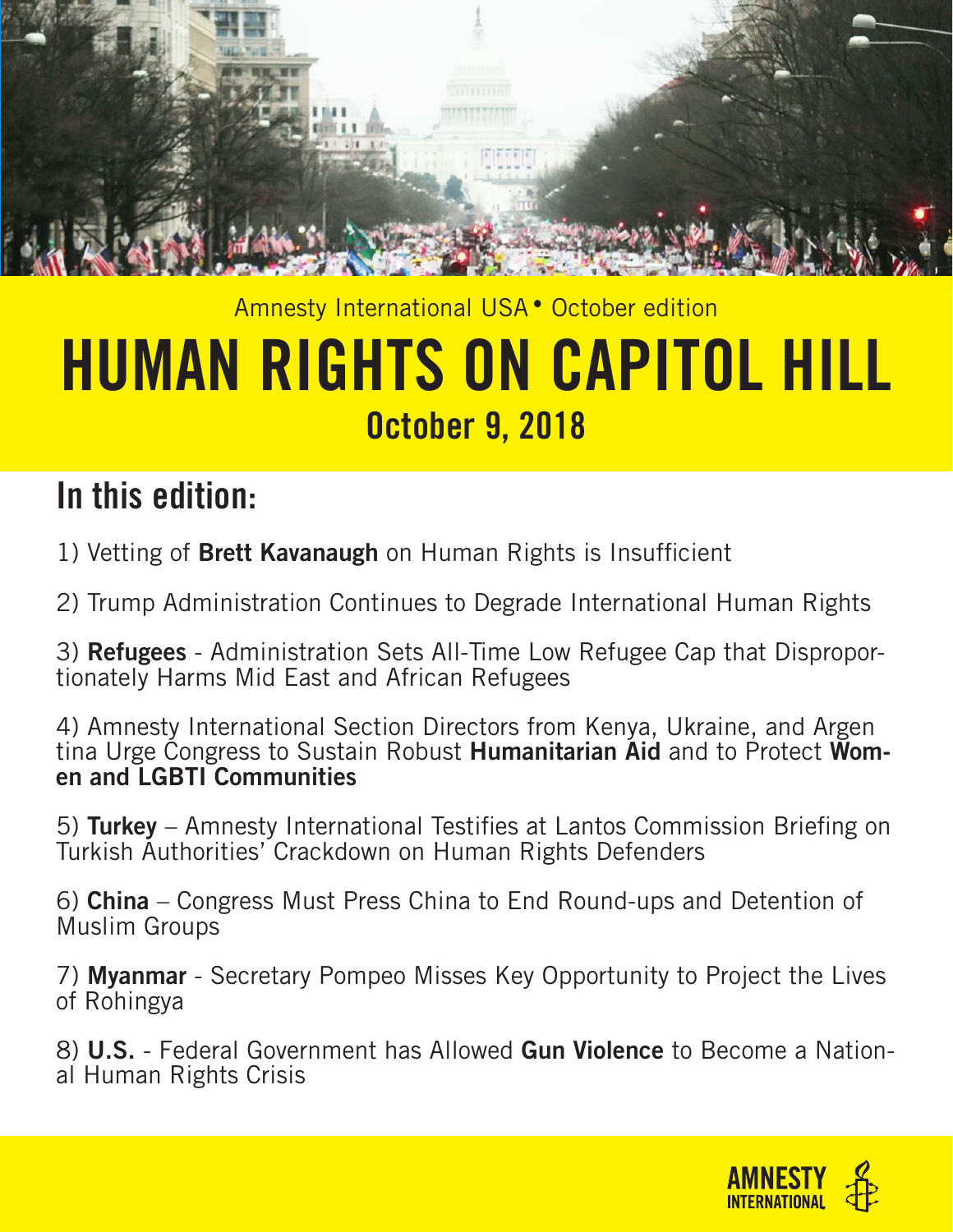## 1) Vetting of Brett Kavanaugh on Human Rights is Insuffi-

#### cient

In a series of letters to Senators, Amnesty International urged the Senate not to hold a vote on Brett Kavanaugh's appointment to the U.S. Supreme Court unless and until there is full disclosure of information relevant to his possible involvement in U.S. torture practices, and the allegations of sexual assault against him are fully investigated. No such information relevant to the question of his possible involvement in torture was made public and available information—including public communications by those who came forward with apparently relevant information, their legal representatives, and media investigations—indicates that the investigation ordered by President Trump on September 28 and carried out by the FBI was not thorough.

## 2) Trump Administration Continues to Degrade International Human Rights

Amnesty International USA condemned the news on September 10 that John Bolton, Assistant to the President for National Security Affairs, proposed that the Administration ban International Criminal Court ("ICC") judges and prosecutors from entering the U.S., impose sanctions on them and prosecute them in the U.S. court system stating, "The United States' attack on the ICC is an attack on millions of victims and survivors who have experienced the most serious crimes under international law and undermines decades of groundbreaking work by the international community to advance justice."

Amnesty International USA is deeply alarmed that the State Department is withholding more than \$25 million in funding for U.N. human rights programs including \$7 million for the U.N. Human Rights Council and \$16 million the Office of the High Commissioner for Human Rights.

## 3) Refugees - Administration Sets All-Time Low Refugee Cap

that Disproportionately Harms Mid East and African Refugees The administration has set the FY19 refugee admissions cap at 30,000 -- the lowest number in the history of the U.S. refugee program. In the last year of the Obama administration the refugee ceiling exceeded 100,000. Ryan Mace, Grassroots Advocacy and Refugee Specialist, was interviewed by Democracy Now, "This is very much a matter of life and death."

The Administration's cuts are devastating for refugees worldwide but disproportionately harm Mid East and African refugees. The FY19 refugee plan will halve the number of refugees from the Mid East and Africa.

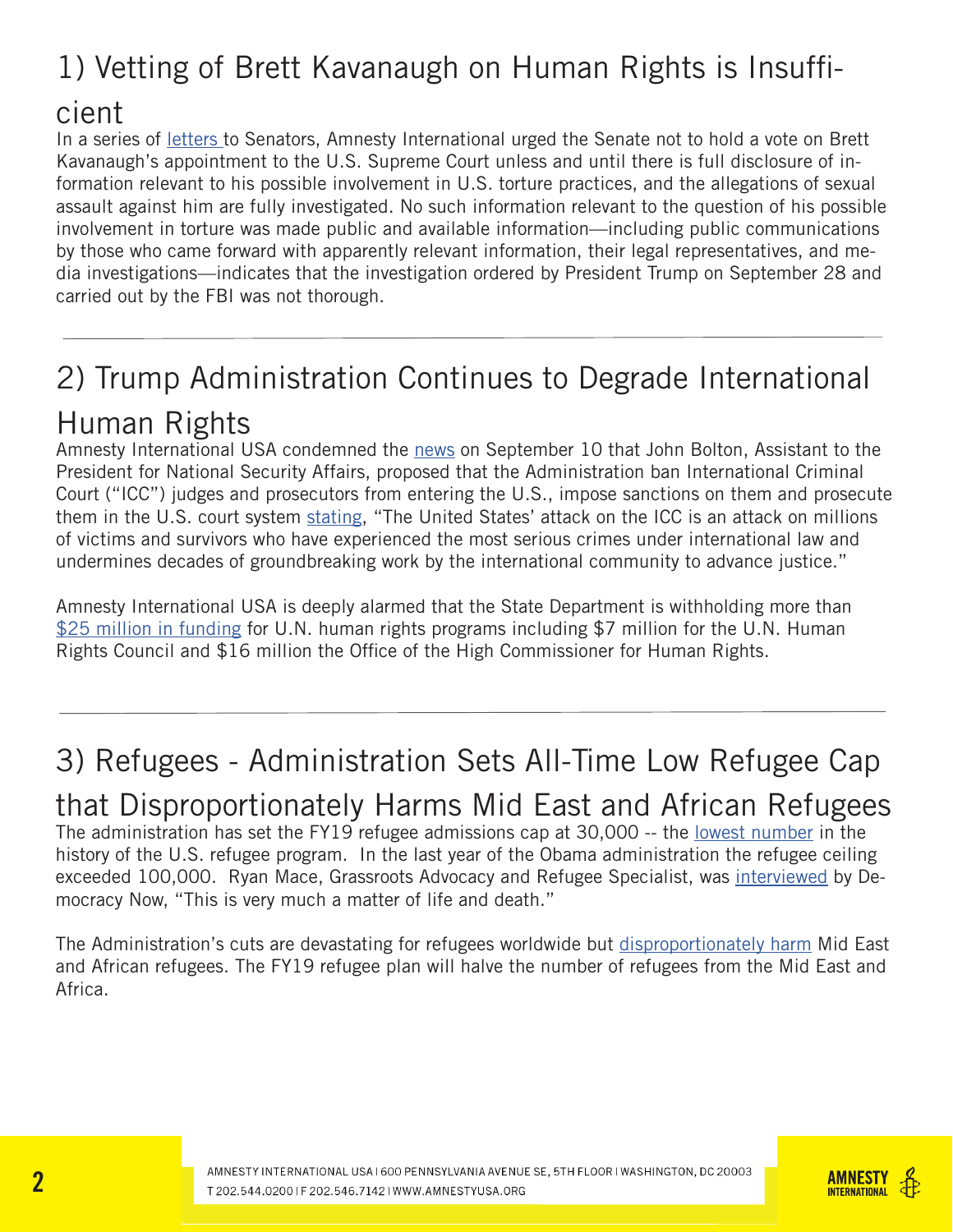

4) Amnesty International Directors from Kenya, Ukraine, and Argentina Urge Congress to Sustain Robust Humanitarian Aid and to Protect Women and LGBTI Communities



*Amnesty International Section Directors (left to right) Irungu Houghton (Kenya), Mariela Belski (Argentina) and Oksana Pokalchuk (Ukraine) speak with Joanne Lin, National Director of Advocacy and Government Relations*

On September 24 the heads of Amnesty International Kenya, Ukraine, Argentina briefed Congress on human right crises in the Americas, Africa and Europe. They urged Congress to sustain robust humanitarian aid, push the Trump Administration to resettle more refugees, and to stand up for the human rights of women and LGBTI communities worldwide.

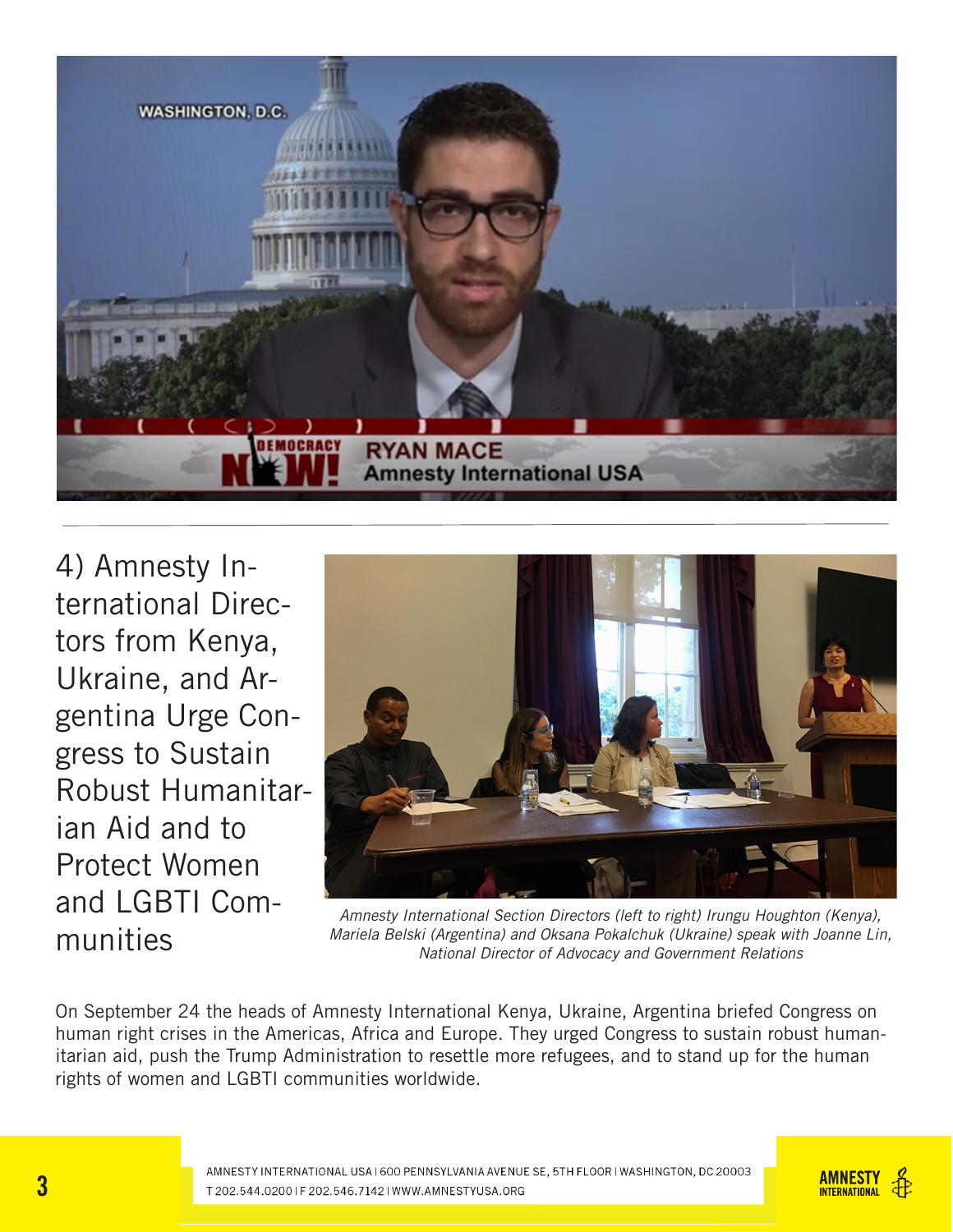

Daniel Balson, Eurasia Advocacy Director, testifies at Lantos Commission Briefing

#### 5) Turkey - Amnesty International Testifies at Lantos Commission Briefing on Turkish Authorities' Crackdown on Human

#### Rights Defenders

On September 26 Daniel Balson, Eurasia Advocacy Director, testified at a Tom Lantos Human Rights Commission briefing about the Turkish government's crackdown on human rights defenders, journalists and dissidets. Since the failed 2016 coup attempt, Turkish authorities have jailed over 100 journalists and media workers, stifled 180 media outlets, and shut down 1300 Turkish NGOs. More than 100,000 people have been subjected to criminal investigations, and more than 50,000 people have been jailed pending trial. Balson urged Congress to continue to press Turkish authorities to dismiss all charges against Amnesty International Turkey's board chair, Taner Kilic and director, Idil Eser.

## 6) China - Congress Must Press China to End Round-ups and

#### Detention of Muslim Groups

In Amnesty International's statement submitted for the September 26 House Foreign Affairs Committee hearing on "China's Repression and Internment of Uighurs: U.S. Policy Responses," we describe how Chinese authorities have intensified their crackdown on Uighurs, Kazakhs, and other predominantly Muslim groups through mass internment, intrusive surveillance, political indoctrination, and forced cultural assimilation. A September Amnesty International report captured the plight of people who have lost touch with relatives detained inside the Xinjiang Uighur Autonomous Region. Amnesty International interviewed more than 100 people outside of China whose relatives are missing, as well as individuals who were tortured while in detention camps. Congress should pressure the Chinese government to end detention of Muslim groups.